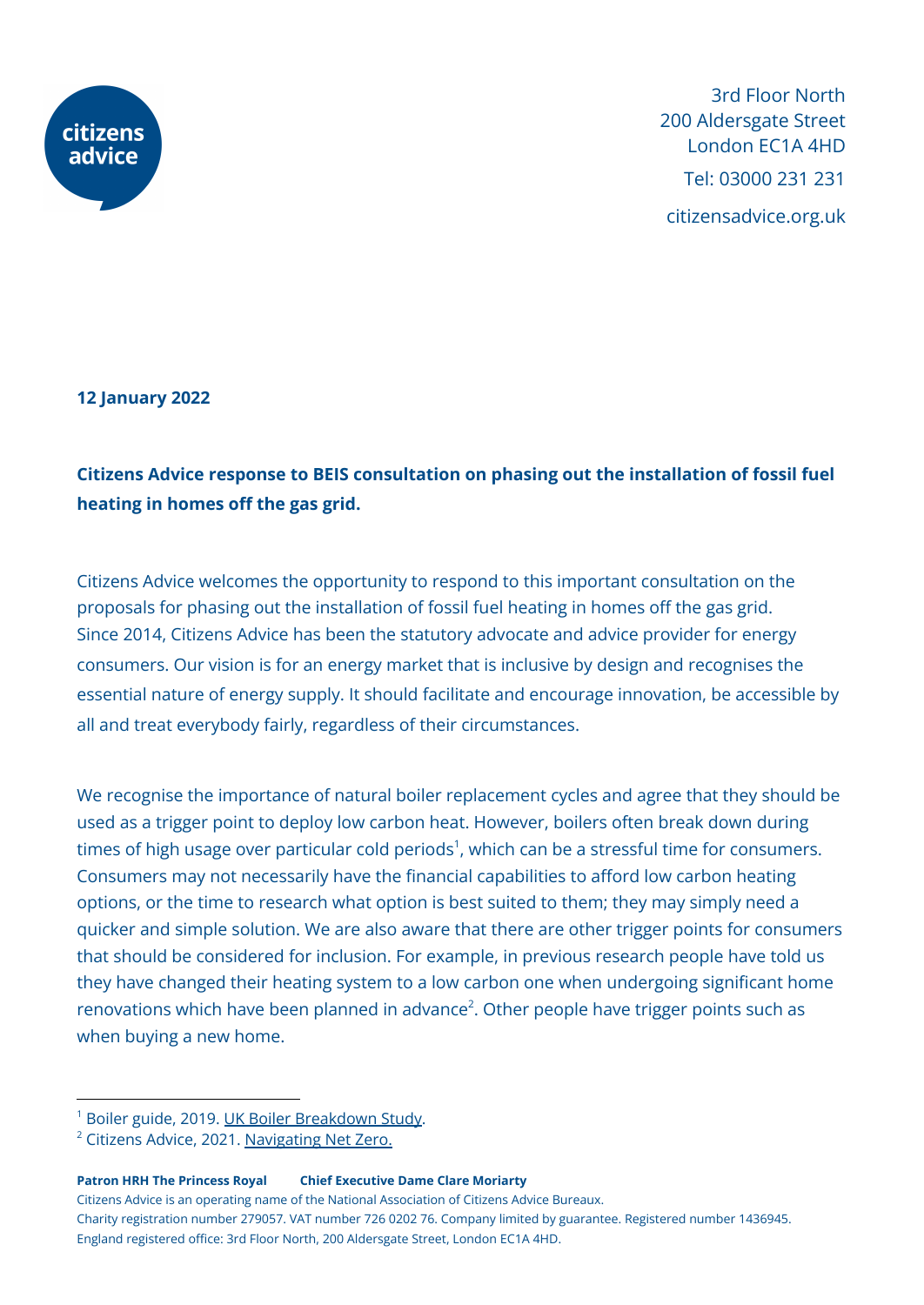It is therefore vital that consumers are able to access high-quality independent advice about what changes they need to make to their homes to switch to a different heat source. We have previously outlined how this should include holistic advice tailored to the energy efficiency and low carbon heat needs of individual homes<sup>3</sup>. Consumers will also need financial advice about the options available to finance the supply and installation of low carbon heating solutions for their homes.

We acknowledge the introduction of the Boiler Upgrade Scheme (BUS) and further funding announcements last year to support low carbon heating, but it is imperative that a wider range of financing and funding solutions are available. These must consider all consumers, including the availability of grants for consumers on a low income to ensure they are not left behind in the transition. Our previous research has shown that over three-quarters (76%) of people would need advice or financial support to be able to switch to low carbon heating<sup>4</sup>. We have previously suggested options for financial incentives which could be used to encourage homeowners to uptake low carbon heat 5 , as follows:

- For owner-occupiers the government should use financial incentives to encourage people to make changes, for example through the introduction of lower stamp duty or council tax deductions for installing energy efficiency measures and improving the energy performance certificate rating of a property.
- For private rented properties, the government should increase the minimum energy efficiency standard to an Energy Performance Certificate rating of C for 2025 new tenancies and introduce the 2028 backstop date for all tenancies in line with the proposals in the Improving the Energy Performance of Privately Rented Homes in England and Wales consultation, and raise the cost cap to a level that means that the vast majority of private rented properties will reach this rating<sup>6</sup>.
- Any penalties should only be introduced when property owners have been given appropriate information, financial support and time to make changes to their property.

We also recognise that some homes - especially those off the gas grid - will be particularly hard and costly to decarbonise. Some of these properties won't be suitable for the current low carbon heating technologies. It is important that these consumers aren't left behind in the transition, and that suitable alternative affordable options for their heating are available.

## **Patron HRH The Princess Royal Chief Executive Dame Clare Moriarty**

Citizens Advice is an operating name of the National Association of Citizens Advice Bureaux.

Charity registration number 279057. VAT number 726 0202 76. Company limited by guarantee. Registered number 1436945. England registered office: 3rd Floor North, 200 Aldersgate Street, London EC1A 4HD.

<sup>&</sup>lt;sup>3</sup> Citizens Advice, 2020. Net Zero Homes [Guarantee.](https://www.citizensadvice.org.uk/about-us/our-work/policy/policy-research-topics/energy-policy-research-and-consultation-responses/energy-policy-research/net-zero-homes-guarantee1/)

<sup>4</sup> Citizens Advice, 2020. Zero [Sum.](https://www.citizensadvice.org.uk/about-us/our-work/policy/policy-research-topics/energy-policy-research-and-consultation-responses/energy-policy-research/zero-sum/)

<sup>5</sup> Citizens Advice, 2020. Net Zero Homes [Guarantee.](https://www.citizensadvice.org.uk/about-us/our-work/policy/policy-research-topics/energy-policy-research-and-consultation-responses/energy-policy-research/net-zero-homes-guarantee1/)

<sup>&</sup>lt;sup>6</sup> Citizens Advice, 2021. Citizens Advice response to BEIS [consultation](https://www.citizensadvice.org.uk/about-us/our-work/policy/policy-research-topics/energy-policy-research-and-consultation-responses/energy-consultation-responses/citizens-advice-response-to-beis-consultation-on-improving-the-energy-performance-of-privately-rented-homes-in-england-and-wales/) on Improving the Energy [Performance](https://www.citizensadvice.org.uk/about-us/our-work/policy/policy-research-topics/energy-policy-research-and-consultation-responses/energy-consultation-responses/citizens-advice-response-to-beis-consultation-on-improving-the-energy-performance-of-privately-rented-homes-in-england-and-wales/) of Privately Rented Homes in England and Wales.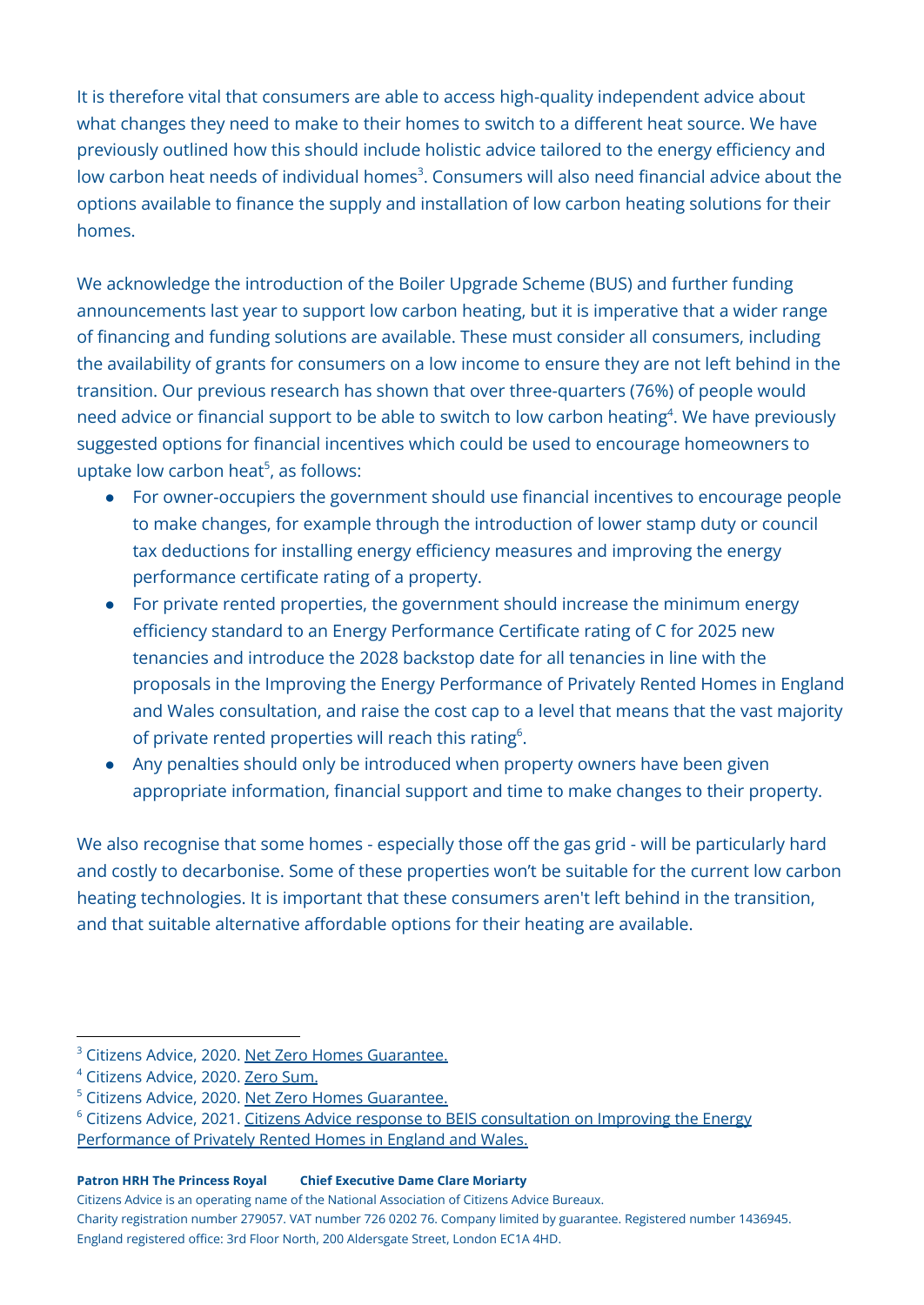We recommend that previous lessons are learnt from energy efficiency and low carbon heat schemes, to avoid boom and bust cycles, particularly in relation to supply chains<sup>7</sup>. Several past policies have had to either ramp-up very quickly or have ended abruptly. This kind of stop and start is bad for consumers and businesses. Tight timescales also create additional opportunities for pressure-selling and exacerbate the risk of mis-selling and scams, which we see numerous cases of in this space every quarter<sup>8</sup>. We would expect to see sufficient long-term financial products and services to help support consumers that would subsequently support the market alongside sufficient training for new and existing installers.

We have previously recommended that the government implements robust regulations in place for smart energy products and services to encourage consumer confidence in this market $^9$ . Ensuring the right regulations are in place could further encourage smart-enabled heating in homes off the gas grid. Last year we outlined the need to establish a mandatory accreditation scheme for businesses and firms active in the home energy technology market, through the use of a single accreditation and inspection body. Consumers need to be able to cut through the current confusion caused by the number of protection schemes, codes and bodies and have the confidence to engage, knowing that the government has ensured they'll be protected if things go wrong<sup>10</sup>.

We would expect any guidance provided to help households and installers determine whether it is reasonably practicable to install a heat pump to be developed alongside those with the necessary expertise from industry and delivery bodies. We would also welcome the opportunity to review such guidance. Other considerations for such documents should include, ease and simplicity of use, both online and non-digital versions available and the availability of guidance in other languages. Measures should be taken to ensure that the guidance is readily available and consumers are able to easily recognise it is from a trusted source, to aid in the prevention of scams.

Provided that the right levels of support in advice, and financial means are provided for consumers, we agree with the proposed 2026 end date for the installation of fossil fuel heating in homes off the gas grid. Whilst we are supportive of action to help us reach our net zero targets we also recognise there may be difficulty in ensuring that all off gas grid properties improve to the necessary energy efficiency level for low carbon heating solutions such as heat pumps to work effectively in their homes. Further work needs to be done to find low carbon solutions for

## **Patron HRH The Princess Royal Chief Executive Dame Clare Moriarty**

Citizens Advice is an operating name of the National Association of Citizens Advice Bureaux. Charity registration number 279057. VAT number 726 0202 76. Company limited by guarantee. Registered number 1436945. England registered office: 3rd Floor North, 200 Aldersgate Street, London EC1A 4HD.

 $7$ Citizens Advice, 2020. Lessons for net zero: What past energy [efficiency](https://www.citizensadvice.org.uk/about-us/our-work/policy/policy-research-topics/energy-policy-research-and-consultation-responses/energy-policy-research/lessons-for-net-zero-what-past-energy-efficiency-and-low-carbon-home-improvement-schemes-tell-us/) and low carbon home [improvement](https://www.citizensadvice.org.uk/about-us/our-work/policy/policy-research-topics/energy-policy-research-and-consultation-responses/energy-policy-research/lessons-for-net-zero-what-past-energy-efficiency-and-low-carbon-home-improvement-schemes-tell-us/) schemes tell us.

<sup>&</sup>lt;sup>8</sup>Citizens Advice, 2021. Home [Truths.](https://www.citizensadvice.org.uk/about-us/our-work/policy/policy-research-topics/energy-policy-research-and-consultation-responses/energy-policy-research/home-truths-the-challenge-and-experience-of-making-home-energy-improvements/)

<sup>&</sup>lt;sup>10</sup> Citizens Advice, 2021. The net zero [protections](https://www.citizensadvice.org.uk/about-us/our-work/policy/policy-research-topics/energy-policy-research-and-consultation-responses/energy-policy-research/the-net-zero-protections-puzzle-helping-people-piece-together-home-energy-improvements/) puzzle - helping people piece together home energy [improvements.](https://www.citizensadvice.org.uk/about-us/our-work/policy/policy-research-topics/energy-policy-research-and-consultation-responses/energy-policy-research/the-net-zero-protections-puzzle-helping-people-piece-together-home-energy-improvements/) <sup>9</sup> Citizens Advice, 2021. [Smartening](https://www.citizensadvice.org.uk/about-us/our-work/policy/policy-research-topics/energy-policy-research-and-consultation-responses/energy-policy-research/smartening-up-how-to-improve-peoples-confidence-in-smart-home-technology/) up how to improve people's confidence in smart home technology.